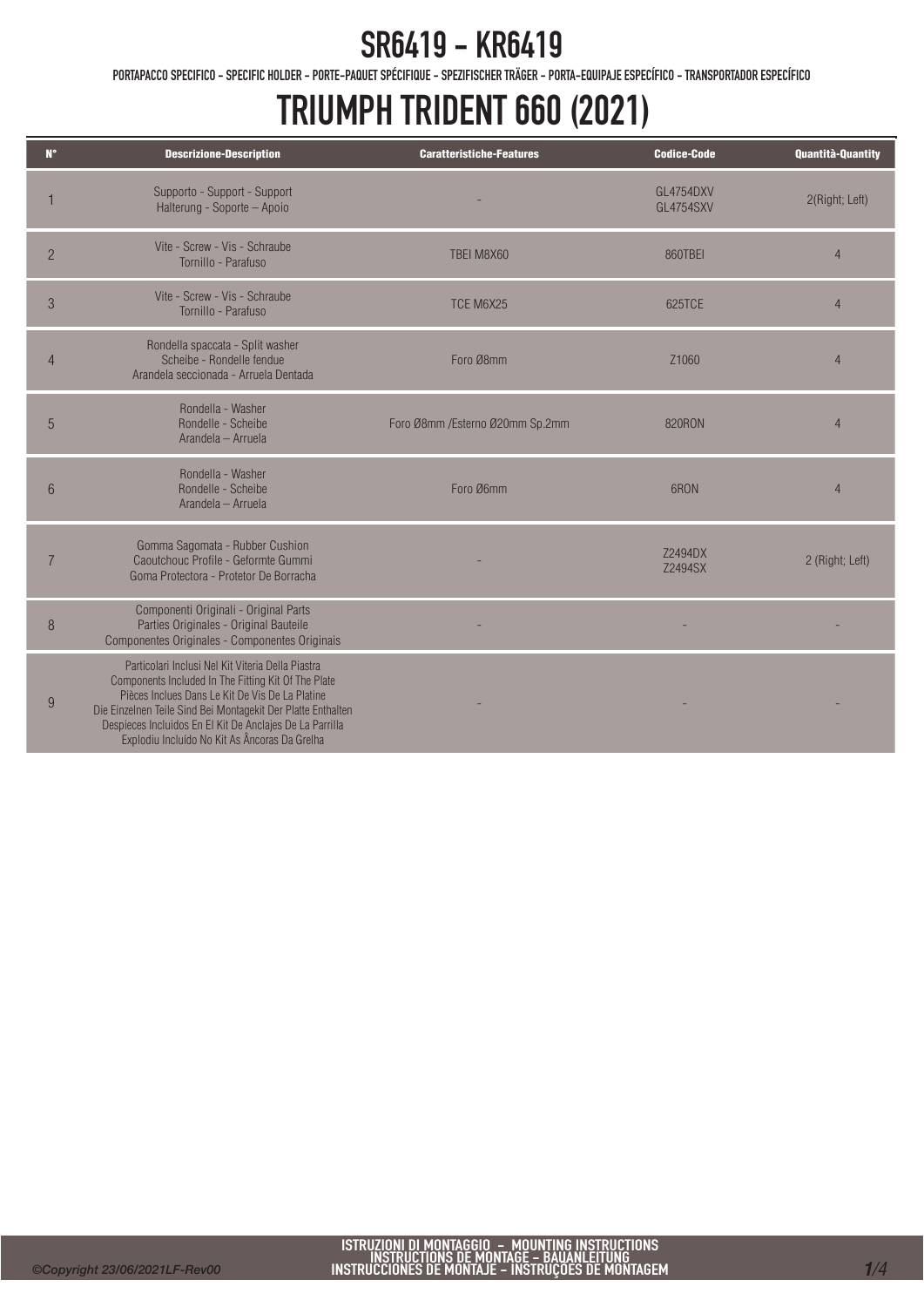PORTAPACCO SPECIFICO - SPECIFIC HOLDER - PORTE-PAQUET SPÉCIFIQUE - SPEZIFISCHER TRÄGER - PORTA-EQUIPAJE ESPECÍFICO - TRANSPORTADOR ESPECÍFICO

# TRIUMPH TRIDENT 660 (2021)



ISTRUZIONI DI MONTAGGIO - MOUNTING INSTRUCTIONS INSTRUCTIONS DE MONTAGE - BAUANLEITUNG INSTRUCCIONES DE MONTAJE - INSTRUÇÕES DE MONTAGEM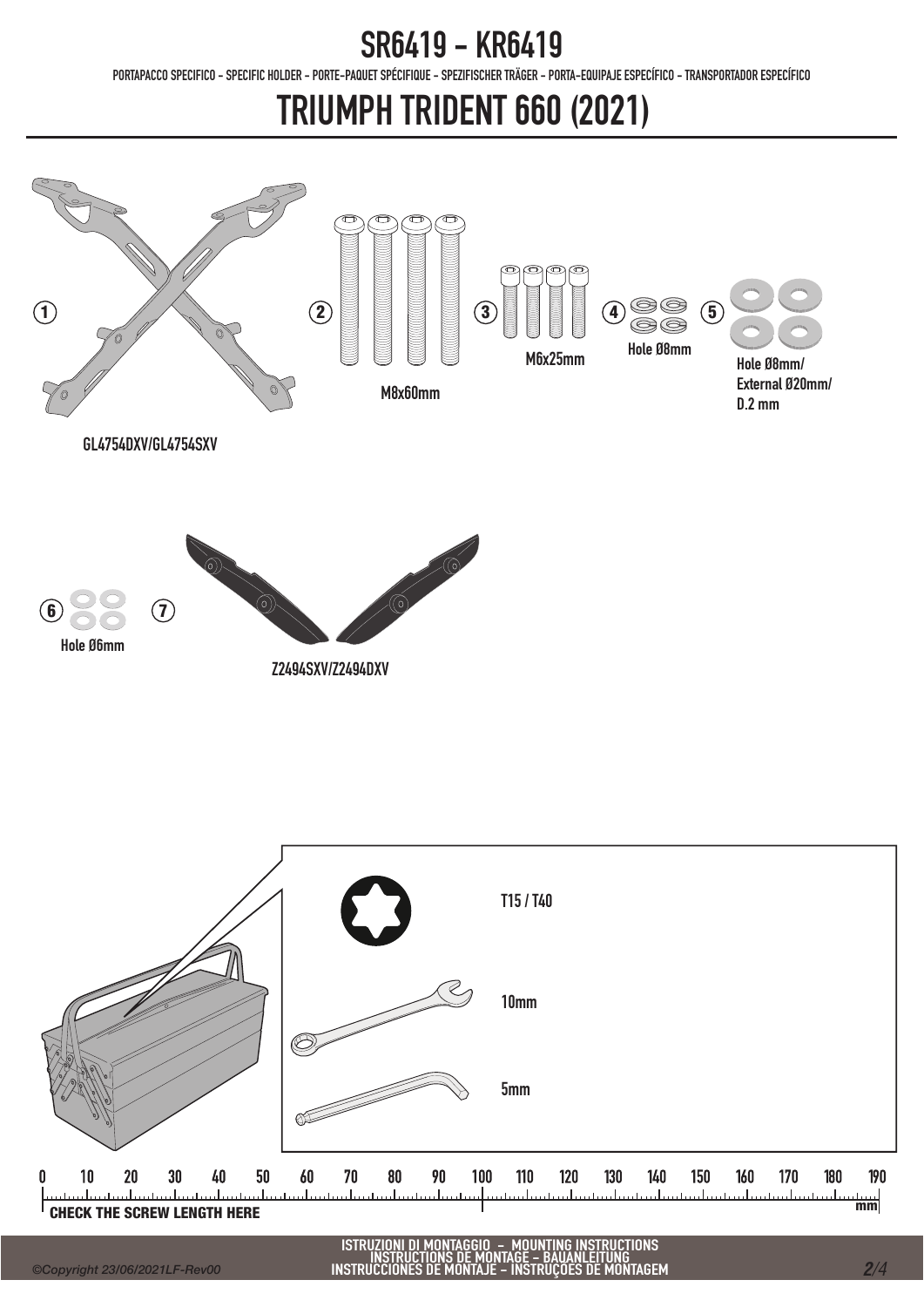PORTAPACCO SPECIFICO - SPECIFIC HOLDER - PORTE-PAQUET SPÉCIFIQUE - SPEZIFISCHER TRÄGER - PORTA-EQUIPAJE ESPECÍFICO - TRANSPORTADOR ESPECÍFICO

TRIUMPH TRIDENT 660 (2021)